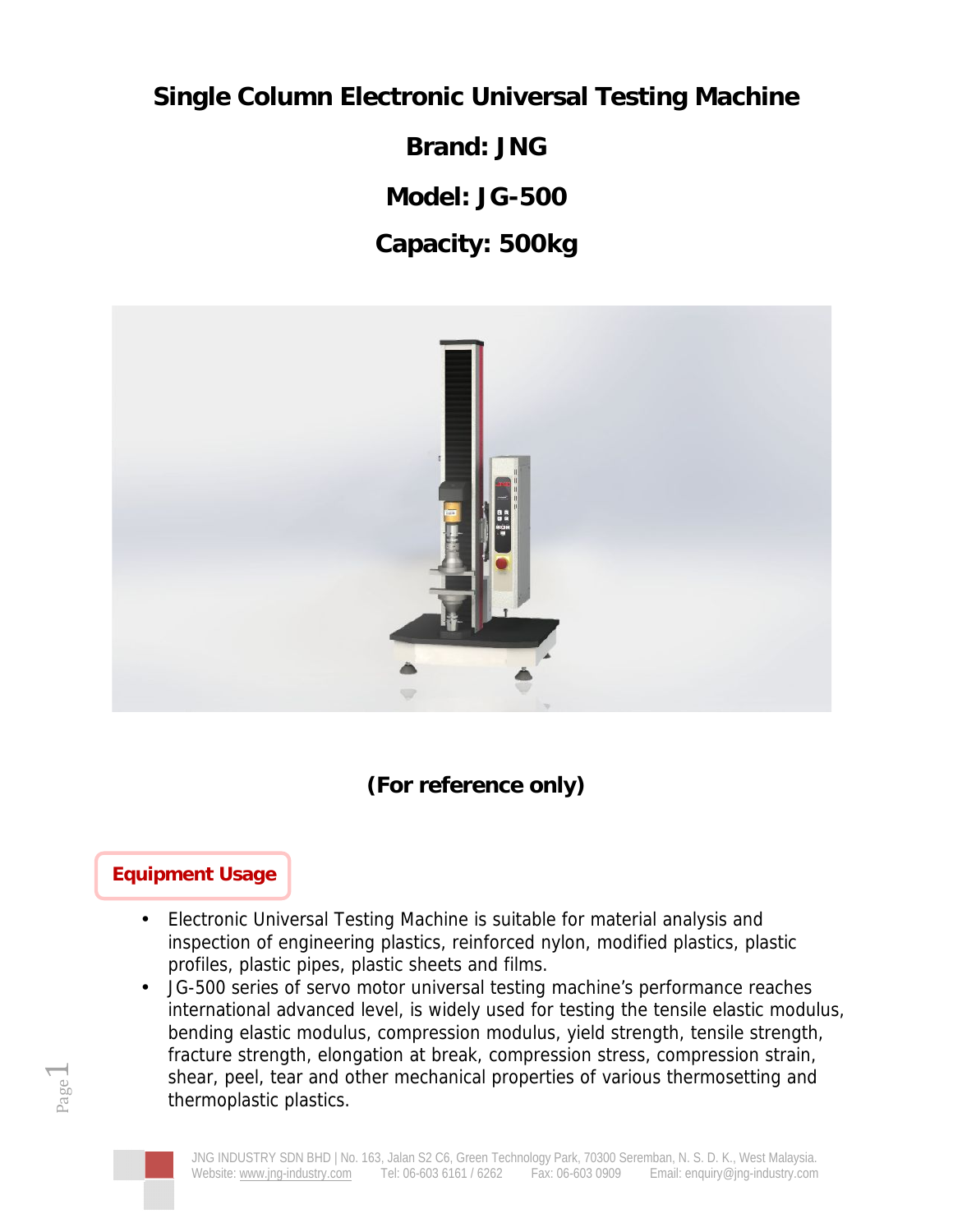## **Curve Category**

Load VS Displacement Load VS Time Displacement VS Time Stress VS. Strain Load VS Two extension, can be tested and provide data in accordance with GB, ISO, DIN, ASTM, JIS and other international standards.

 $bout(A)$ 

| $Load - Time$           | EVOTest(Demo) Cement Bending |                                                      |                |              |   |
|-------------------------|------------------------------|------------------------------------------------------|----------------|--------------|---|
|                         | System(S)                    | Data(D)                                              | Calibration(C) | Tool(T)      | A |
| $Load - Displacement$   | DI                           |                                                      |                | Load(10, 0k) |   |
| $Load - Extension$      |                              |                                                      |                | 0.000        |   |
| Extension – Time        | Curve Type                   | Stress-Strain                                        |                |              |   |
| Displacement – Time     |                              | Load-Time<br>Extension-Time<br>Displacement-Time     |                |              |   |
| <b>Stress VS Strain</b> |                              | Load-Extension<br>Load-Displacement<br>Stress-Strain |                |              |   |
|                         |                              |                                                      |                |              |   |

## **Conform To The Standards**

- Applicable ASTM, DIN, ISO, JIS, BS and other international;
- GB/T2611 <Testing Machine General Technical Conditions> and GB/T 16491 <Electronic Universal Testing Machine> for manufacturing;
- GB/T12160 <Uniaxial testing machine with extensometer requirements> and GB/T16825 <Tensile testing machine> for examination and acceptance.

## **Features**

- High rigidity, high precision, high transmission efficiency Panasonic servo motor and driver.
- Planetary deceleration system drives the ball screw to realize the test loading process.
- Advanced DSP+MCU all-digital closed-loop control system for controlling and measurement.
- Easy-to-use software, multiple curve type and dynamic curve display.
- Data acquisition frequency up to1000Hz (need to be customized)
- High speed data processing system.
- Data can be reanalyzed through the graphical processing module to realize the second edit.
- Excel report can be exported, or printed out directly.



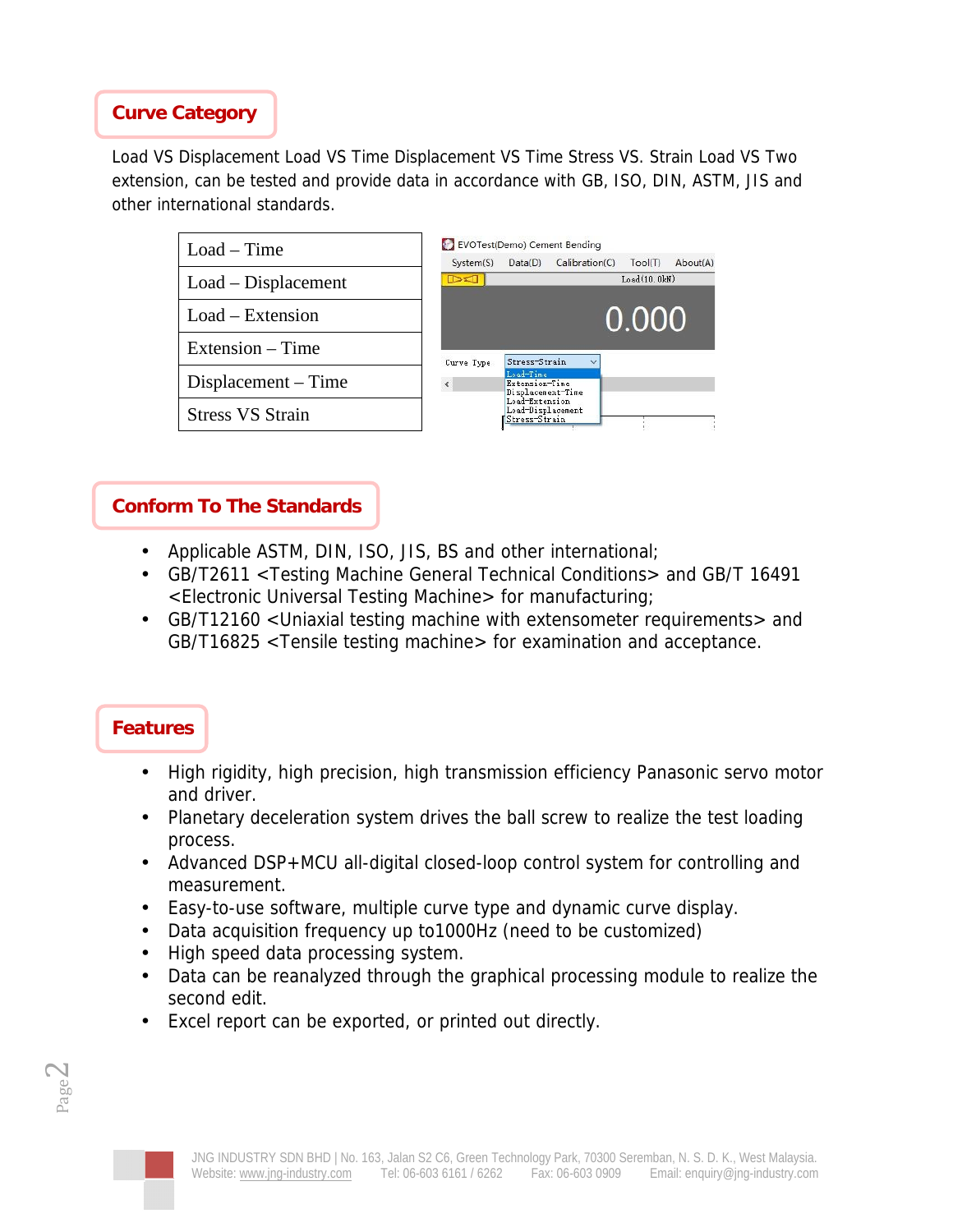## **Technical Specifications**

| <b>Model</b>                                                     | <b>JG-500</b>              |
|------------------------------------------------------------------|----------------------------|
| Capacity                                                         | 500kg                      |
| Unit (Switchable)                                                | Kg, lb, N, kN              |
| Load Accuracy                                                    | ± 0.5%                     |
| <b>Load Resolution</b>                                           | 1/500000                   |
| Test force measurement range                                     | 0.4% - 100% FS             |
| Deformation measurement range                                    | 0.2%-100%FS                |
| Power control rate adjustment range                              | 0.01-5%FS/S                |
| Power control rate relative error                                | Within set point $\pm 1\%$ |
| Deformation rate adjustment range                                | 0.02-5%FS/S                |
| Deformation controlled rate relative error                       | Within set point $\pm 1\%$ |
| Constant, constant deformation, constant<br>displacement control | 0.5%--100%FS               |
| Stroke (exclude the grips)                                       | 1000mm                     |
| Effective width                                                  | 80mm                       |
| Test speed                                                       | $0.001 - 1000$ mm/min      |
| Speed Accuracy                                                   | ± 0.3%                     |
| <b>Stroke Resolution</b>                                         | $0.001$ mm                 |
| Dimension (W x D x H)                                            | 550 x 400 x 1600mm         |
| Weight (approx)                                                  | 160kg                      |
| Power supply                                                     | 220V, 500KW                |

Page 2

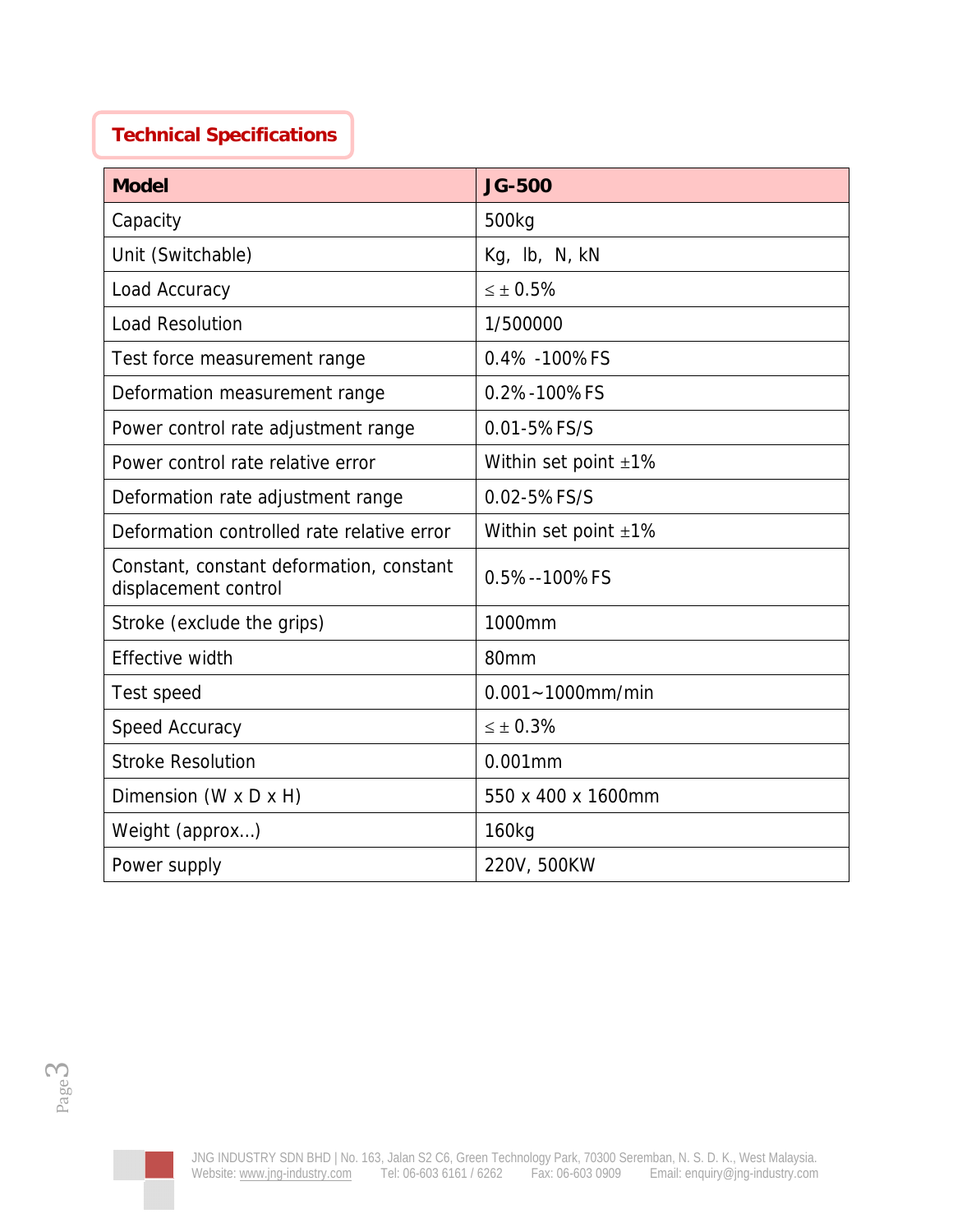## **Standard Accessories**

| <b>Name</b>                       | Description                                                    | Quantity | Remark     |
|-----------------------------------|----------------------------------------------------------------|----------|------------|
| <b>UTM</b>                        | Mainframe                                                      | 1 pc     | <b>JNG</b> |
| Servo Drive                       | Panasonic                                                      | 1 unit   | N/A        |
| Servo Motor                       | Panasonic                                                      | 1 unit   | N/A        |
| <b>Ball Screw</b>                 | <b>Taiwan TBI</b>                                              | 1 unit   | N/A        |
| Precision<br>Planetary<br>Reducer | Taiwan Liming                                                  | 1 unit   | N/A        |
| Synchronous Belt                  | Goodyear                                                       | 1 unit   | N/A        |
| Displacement<br>Encoder           | Panasonic                                                      | 1 unit   | N/A        |
| Load Cell                         | Transcell or IMG LOGICS (USA)                                  | 1 unit   |            |
| Data Acquisition<br>System        | JGTester-8                                                     | 1 unit   | N/A        |
| <b>Test Software</b>              | <b>EVOTest</b>                                                 | 1 unit   | $E = 12$   |
| Wedge Fixture                     | Flat Jaw: 0-8                                                  | 1 unit   |            |
| Computer                          | Hard disk: 500G<br>Monitor: 19"<br>Keyboard & mouse<br>Printer | 1 unit   |            |



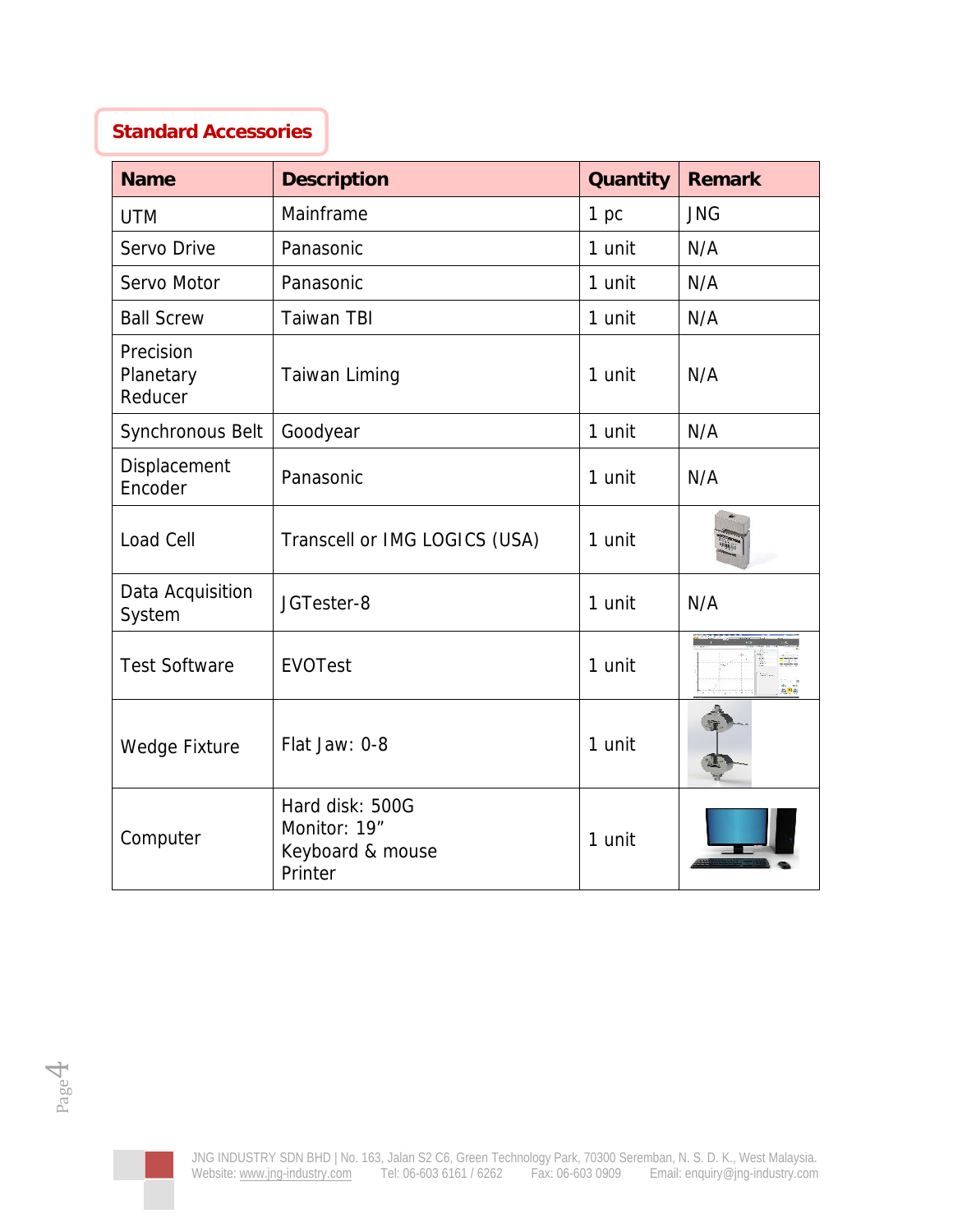### **Software Interface**



**Curve Display Board**





JNG INDUSTRY SDN BHD | No. 163, Jalan S2 C6, Green Technology Park, 70300 Seremban, N. S. D. K., West Malaysia. Website: <www.jng-industry.com> Tel: 06-603 6161 / 6262 Fax: 06-603 0909 Email: [enquiry@jng-industry.com](mailto:enquiry@jng-industry.com)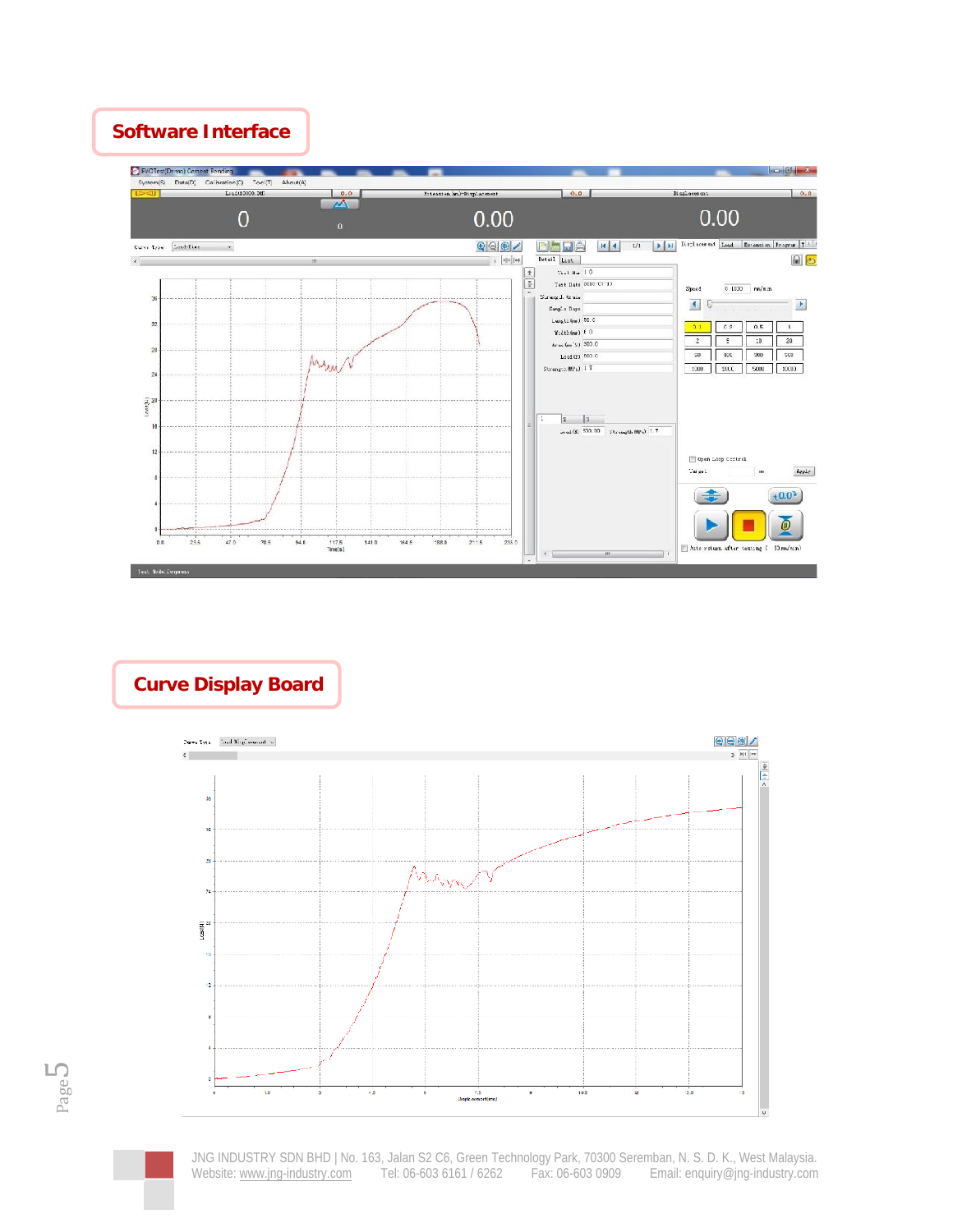# **Unit Switchable**

#### EVOTest(Demo) Cement Bending



## **Testing Method Selecting Calibration Function**

#### :mo) Cement Bending

| Choose Test Method                                               | Cement Bending()                                                                                                                            |
|------------------------------------------------------------------|---------------------------------------------------------------------------------------------------------------------------------------------|
| Input<br>Open<br>Save<br>Delete                                  | Cement Compress()<br>Concrete Bending()<br>Metallic materials-Tensile testing(GB/T228-2010)<br>Concrete Compress()<br>Sand Plasm Compress() |
| Open Analyse Panel(F11)<br>Analyse Settings<br>Save As Text File |                                                                                                                                             |

#### **Cement Bending**

| D)    | Calibration(C)               | Tool(T)<br>About(A)      |  |  |  |
|-------|------------------------------|--------------------------|--|--|--|
|       | Calibrate Load               |                          |  |  |  |
|       |                              | Calibrate Extrosometer   |  |  |  |
|       |                              | Calibrate Displacement   |  |  |  |
|       | Calibrate Displacement Speed |                          |  |  |  |
|       | Calibrate Large Extension    |                          |  |  |  |
| s-Sti |                              | Controller Settings(F10) |  |  |  |